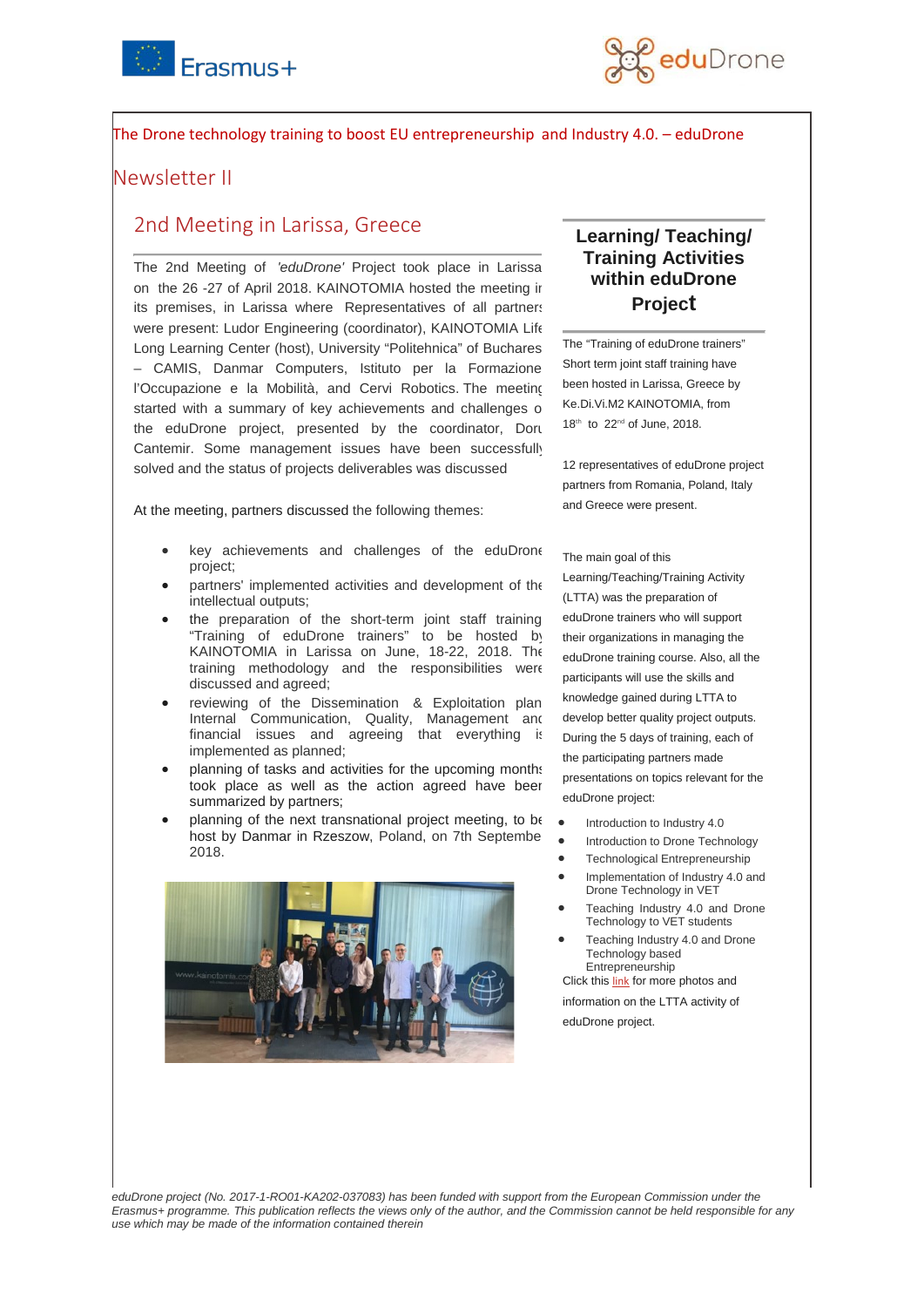



# Available results of the eduDrone project so far

**The IO1 "Guidelines on the use of Drone Technology in Vocational Education and Training (VET)"** is available for download. This intellectual output is a brochure containing guidelines on the use of Drone Technology in Vocational Education and Training (VET), providing essential information for VET trainers and institutions who want to incorporate Drone Technology into their curriculum. It includes guidelines and case studies and covers important topics like technology, legislation, applications, etc. You can download i[t here](https://www.edudrone-project.eu/wp-content/uploads/2018/07/Guidelines-on-the-use-of-Drones-in-VET_EN.pdf)

Also available for download is the **IO3 "Curricula of Drone Technology course"** which is aimed to help VET students to take advantage of the huge opportunities created by Industry 4.0, through the adaption of Drone Technology, in order to start a new business or to expand already existing companies. It includes 12 chapters focused on the elements of essential theory and design concepts of today's Drone Technology. The IO3 is available in five languages (EL, PL, RO, IT, EN). You can download it [here](https://www.edudrone-project.eu/wp-content/uploads/2018/03/Drone-Technology-Curricula_EN.pdf)

### **Οther Erasmus + Programmes**

**CodeIT:** project concentrates on programming competence of teachers of non-IT subjects. The aim of the project is to help teachers enhance their professional development by raising programming competences through the development of innovative resources. For more information: <https://www.codeit-project.eu/>

**Industry 4.0**: Follow innovation project focuses on developing skills for the 4<sup>th</sup> Industrial Revolution (also called Industry 4.0). It aims to develop industrial, innovation, entrepreneurial and digital skills in VET and to enhance digital integration in learning and teaching. For more information: <http://www.followindustry40.com/>

**Let's START:SporTs Against RadicalizaTion** project "Let's START: SporTs Against RadicalizaTion" aims to increase awareness about combating radicalisation in a local and national level in Greece and to provide support to local authorities, organizations, schools, sport clubs and institutions that work with young people to cooperate and create a network for tackling fanaticism and radicalisation and combating hate speech among youngsters. For more information: <https://letsstartproject.wordpress.com/>

*eduDrone project (No. 2017-1-RO01-KA202-037083) has been funded with support from the European Commission under the Erasmus+ programme. This publication reflects the views only of the author, and the Commission cannot be held responsible for any use which may be made of the information contained therein*